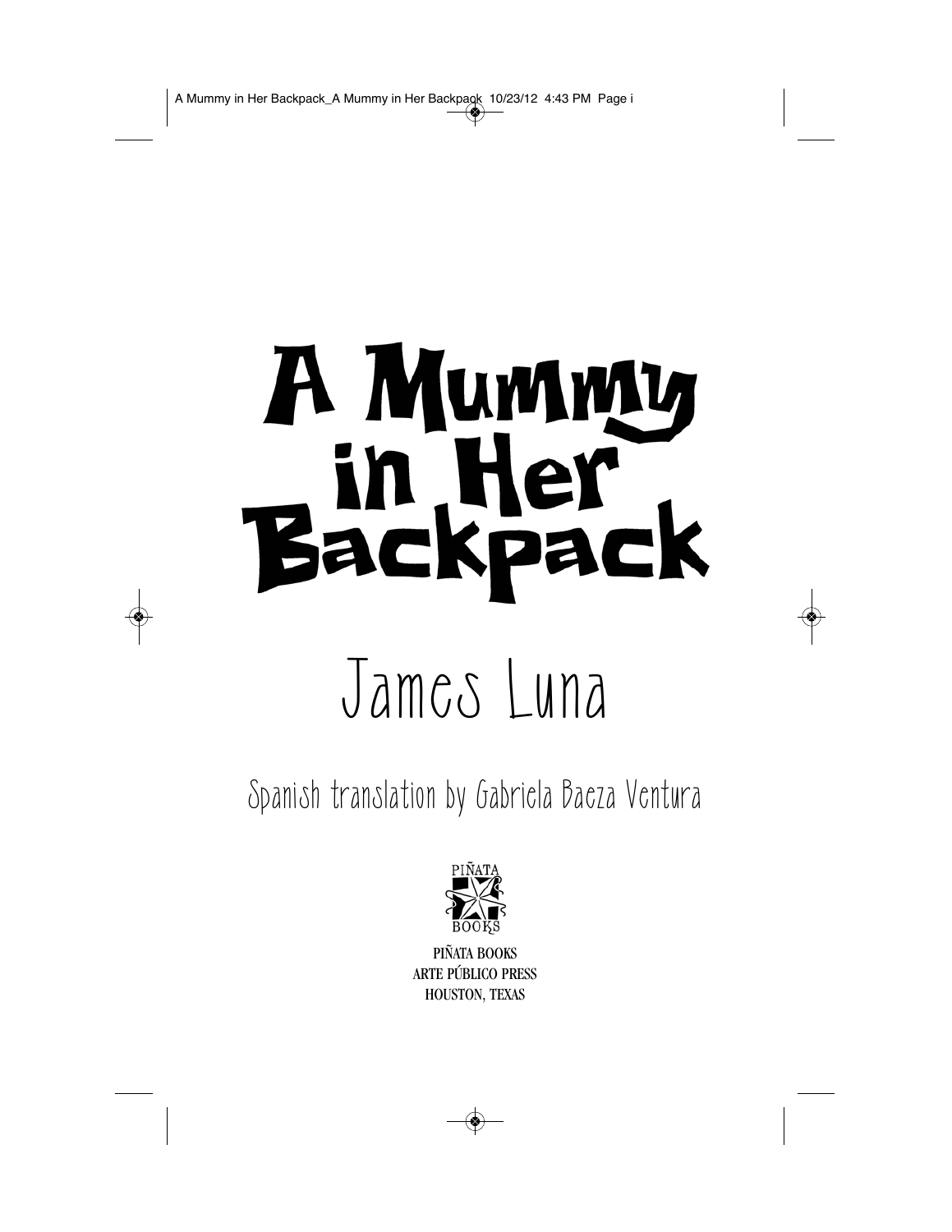*A Mummy in Her Backpack / Una momia en su mochila* is made possible through a grant from the City of Houston through the Houston Arts Alliance.

*Piñata Books are full of surprises!*

Piñata Books An imprint of Arte Público Press University of Houston 4902 Gulf Fwy, Bldg 19, Rm 100 Houston, Texas 77204-2004

Cover design by Mora Des!gn Group Cover illustration by Ted Dawson and Mora Des!gn Group Inside illustrations by Ted Dawson and Giovanni Mora

## Luna, James (James G.), 1962-

A Mummy in Her Backpack / by James Luna; Spanish translation by Gabriela Baeza Ventura = Una momia en su mochila / por James Luna; traducción al español de Gabriela Baeza Ventura.

p. cm.

Summary: Flor returns to school from a vacation in Mexico, only to find she brought back a small man with dark yellow skin and thin, stringy hair, who emerges from her backpack and introduces himself as Rafa, a mummy from the famous museum in Guanajuato.

ISBN 978-1-55885-756-8 (alk. paper)

[1. Mummies—Fiction. 2. Mexican Americans—Fiction. 3. Spanish language materials—Bilingual.] I. Ventura, Gabriela Baeza. II. Title. III. Title: Momia en su mochila.

PZ73.L86 2012  $[Fic]$ —dc23

> 2012026030 CIP

 $\otimes$  The paper used in this publication meets the requirements of the American National Standard for Information Sciences—Permanence of Paper for Printed Library Materials, ANSI Z39.48-1984.

> Text copyright © 2012 by James Luna *Una momia en su mochila* © Arte Público Press

Printed in the United States of America September 2012–November 2012 Versa Press, Inc., East Peoria, IL 12 11 10 9 8 7 6 5 4 3 2 1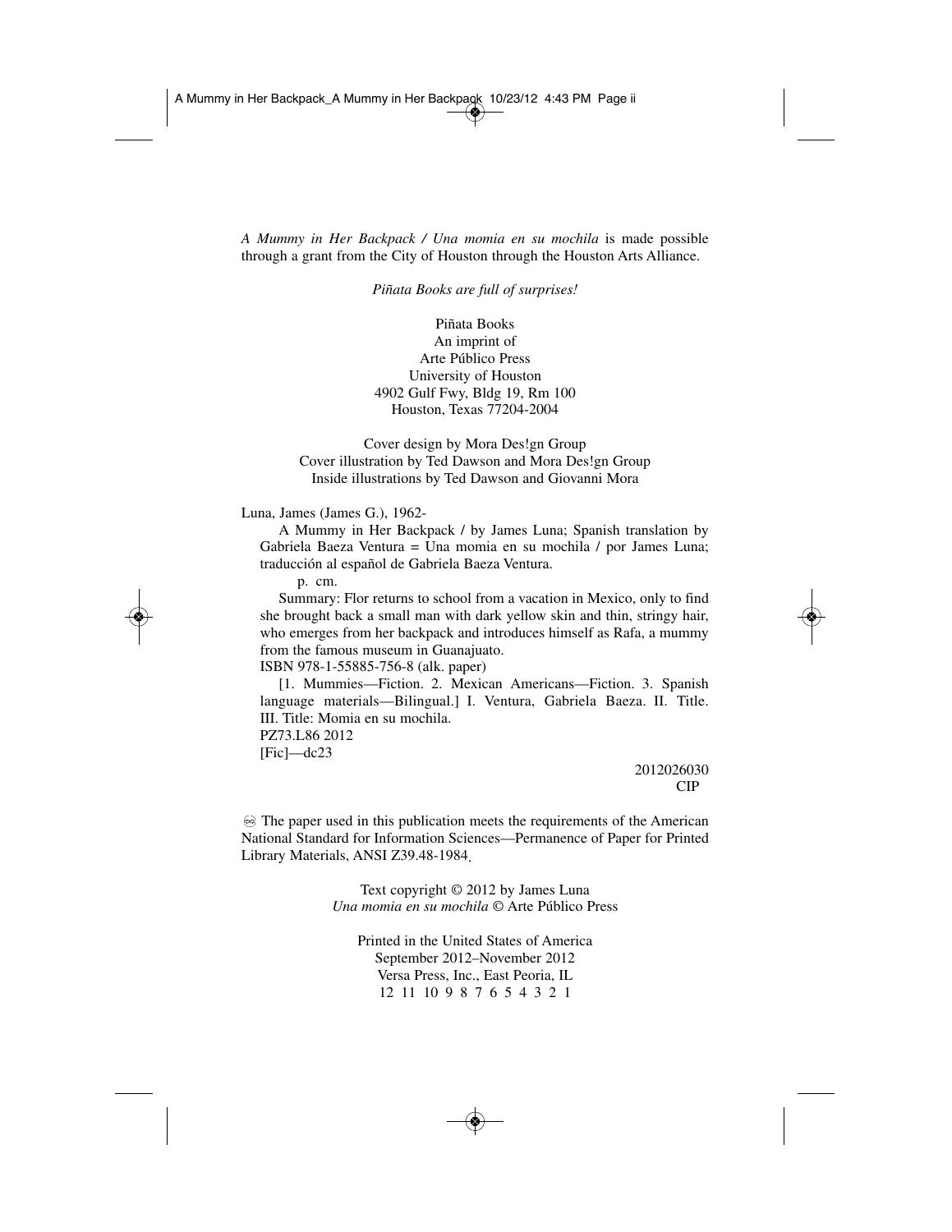To Brenda who went on a trip and brought me an idea. To Flor who let me borrow her name. To my students who inspire me every day.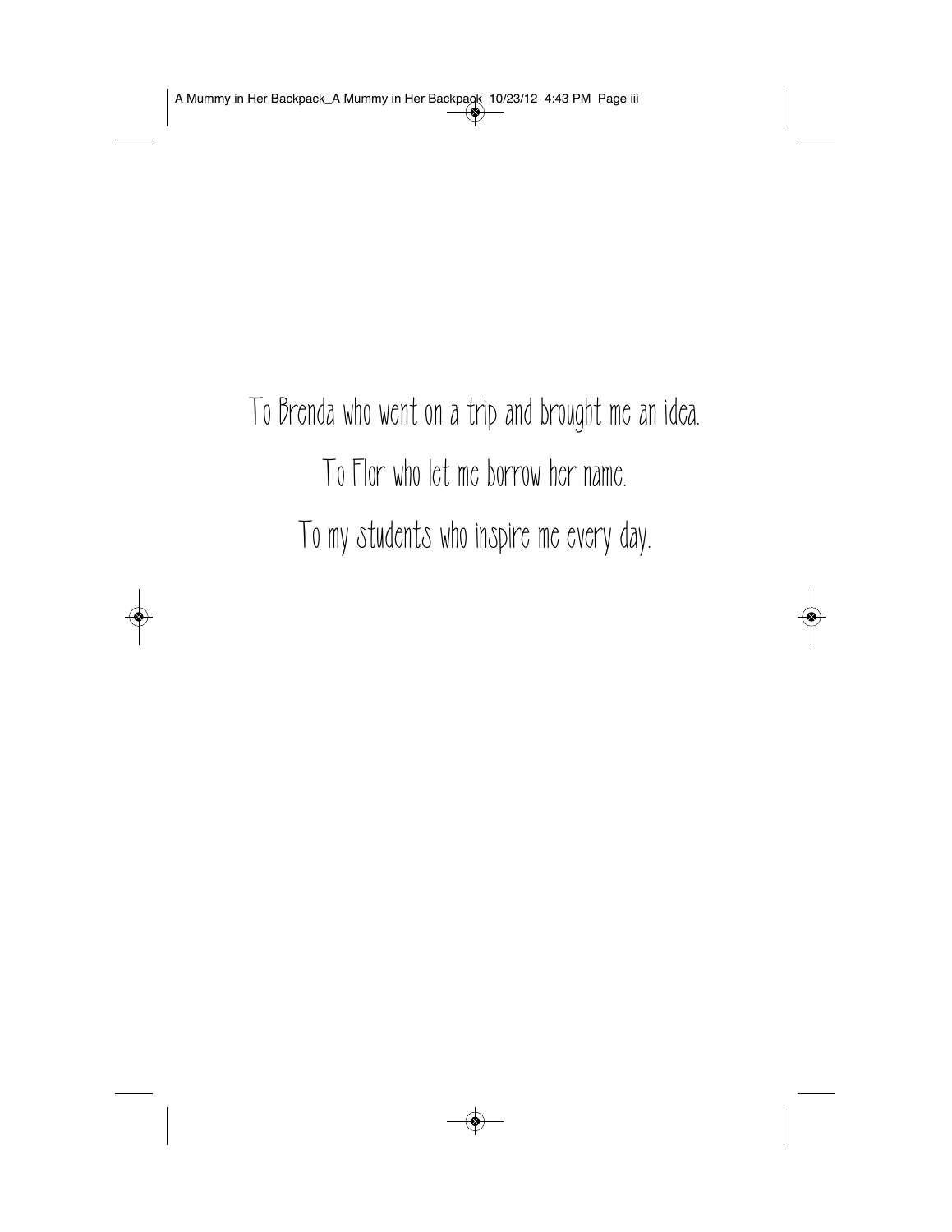

" I t'll be okay," Flor said to her little brother, Adrian, as she walked him to his first-grade class. After being out for two weeks, Adrian was a little scared about going back to school. "See? There's Gabriel," she said, pointing to a boy walking with his sister. Adrian ran up to Gabriel, and together they went into the classroom. Flor walked up to the girl, her best friend, Lupita.

"Finally!" Lupita said when she saw Flor. "When did you get back?"

Flor tucked her long brown hair behind her right ear. "Last night," she answered. "Super late. We were so tired that I fell asleep on the ride from the airport. My mom said that I could stay home an extra day, but I wanted to get back to school."

Lupita shook her head and wagged her finger at Flor, "You can't be absent for two weeks again! I had no one to play with, and Sandra is so annoying!"

"Promise," Flor said, laughing. She reached into one of the side pouches of her backpack. "I brought you this." She handed Lupita a cloth bookmark with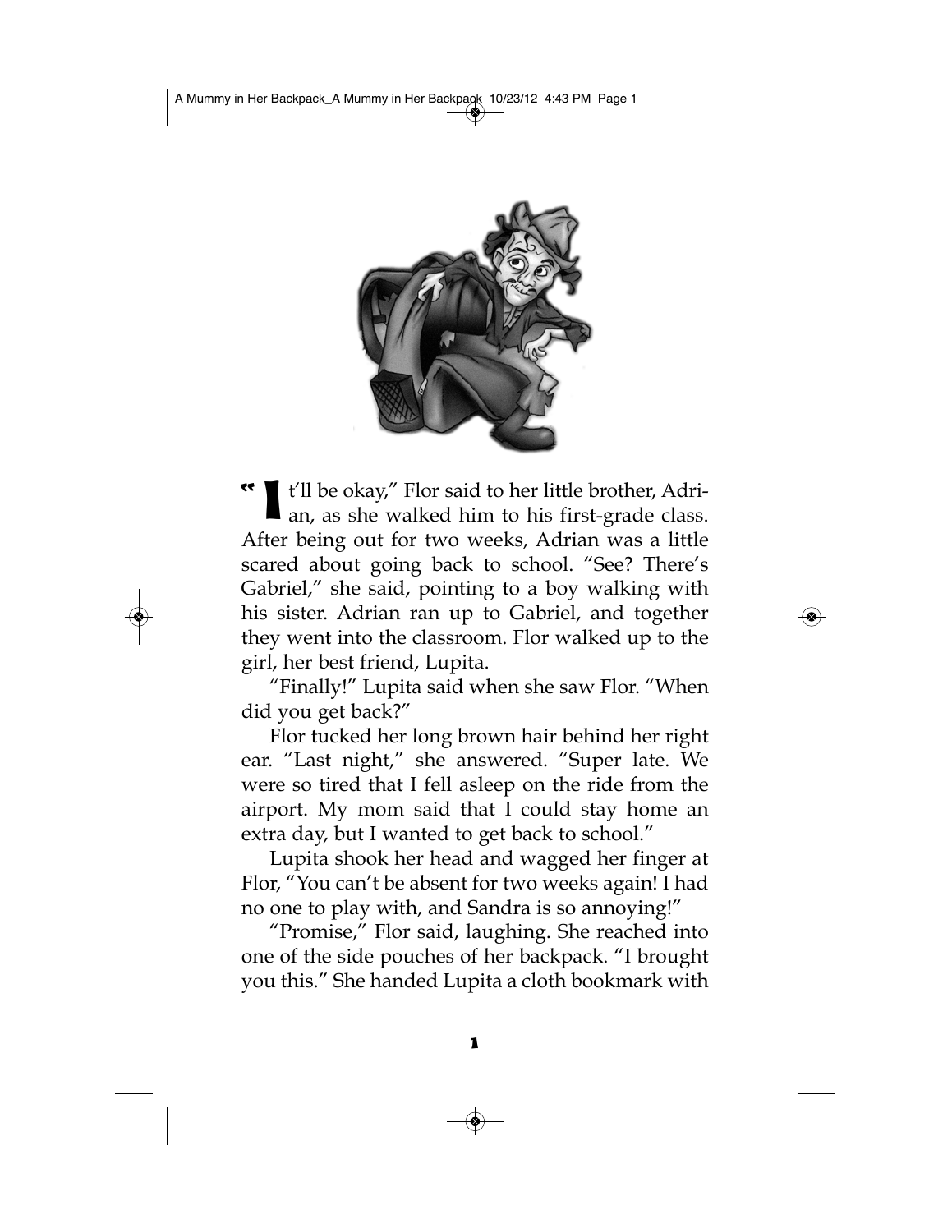a rainbow design and the word "Guanajuato" woven in white over the colors. "I got one for myself too, so we can use them when we read."

"Thanks!" Lupita said.

The bell rang, and the girls walked to their class. As they entered the room, Lupita told Miss King, "Flor's back from her trip to Mexico."

"Welcome back to school, Flor," Miss King said. Flor smiled and sat down at her desk. "Did you have a nice trip?" Miss King asked.

"Yes," Flor answered. "I brought you something," she said as she reached into the other side of her backpack. She pulled out a small ceramic sun that also had the word "Guanajuato" in dark blue letters.

"Thank you." Miss King looked at the letters on the sun and tried to say it, "Ju won . . . Wanna toe . . . Oh! I'll never be able to say that."

Lupita giggled. Flor smiled. Her teacher couldn't say a lot of things in Spanish, but that was okay.

"It's good to have you back," Miss King said.

"It's good to be back," Flor answered. She and Lupita went to their desks, hung their backpacks on their chairs and compared their bookmarks. Slowly the other students in the fourth grade also took their seats while Miss King started taking roll.

"Class, please take out your homework," Miss King announced. Then, turning to Flor she added, "Flor, I hope you did the homework I sent with you for the two weeks you were gone."

"I bet she didn't," Sandra said.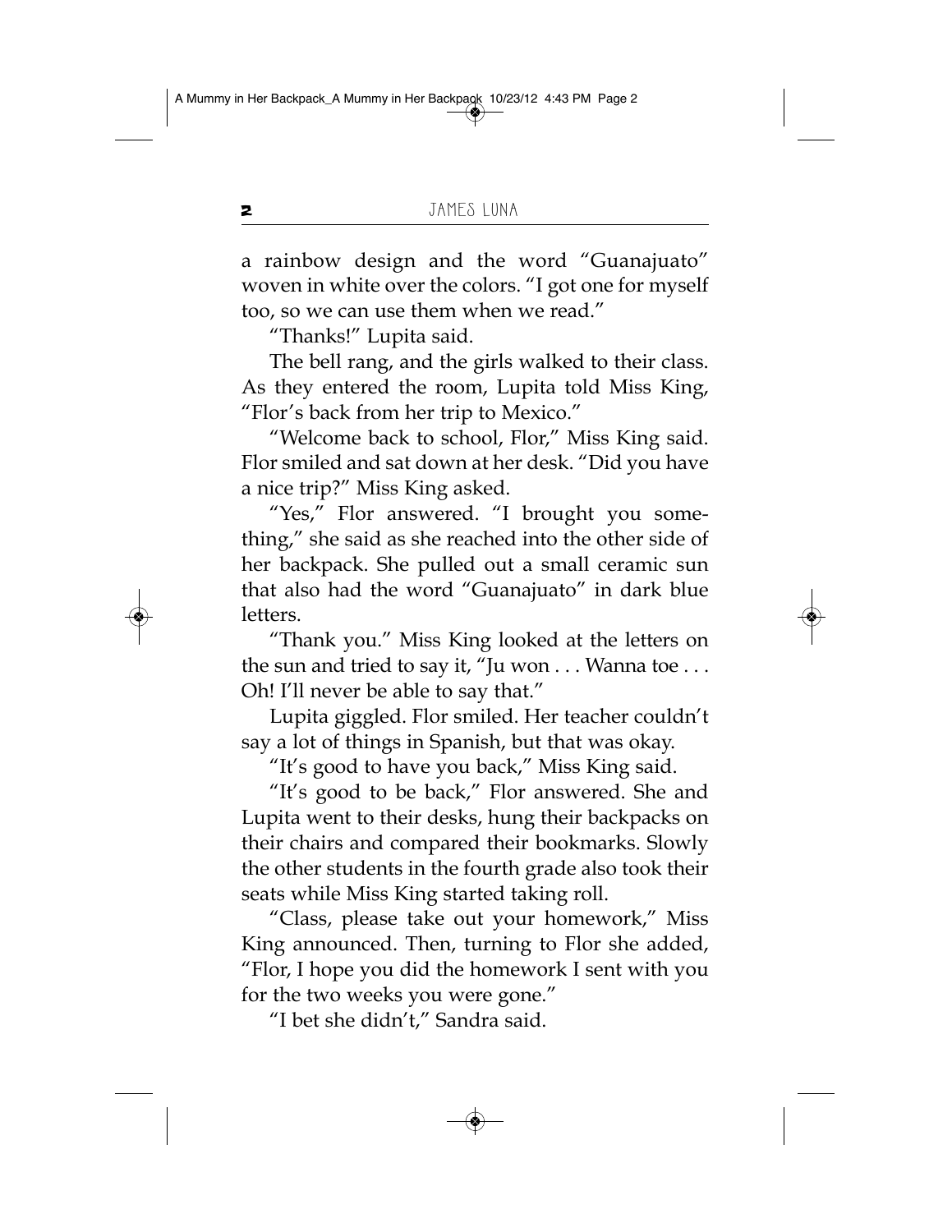Miss King turned to Sandra. "That wasn't very nice, Sandra. Oh, and now that Flor's back, I won't need you to help collect homework."

"But, Miss . . . " Sandra said.

"Thank you, Sandra," Miss King said. "You can sit down now."

Sandra glared at Flor as she went back to her desk. When the teacher wasn't looking, she made a fist at Flor.

Miss King asked Flor, "Will you be our homework collector again, after you give me your homework?"

Smiling, she nodded.

As the teacher walked down the rows of desks, Flor turned to her backpack and unzipped it. When she put her hand in the backpack she felt something cold and dry. She looked at the boys who sat behind her to see if they were playing a joke, but Jason and Matt were tying to explain to Miss King why they didn't have their homework. *I must have imagined it,* Flor thought. Slowly, she reached in again. Once more, she felt something cold. Pulling her hand out she tried to scream, but nothing came out. Flor stared at her backpack. It had now fallen on the floor and was moving on its own!

*Wait,* she thought. *It must be those dumb boys*. They always played tricks like that. She remembered how they had thrown paper balls into her backpack like it was a basketball hoop.